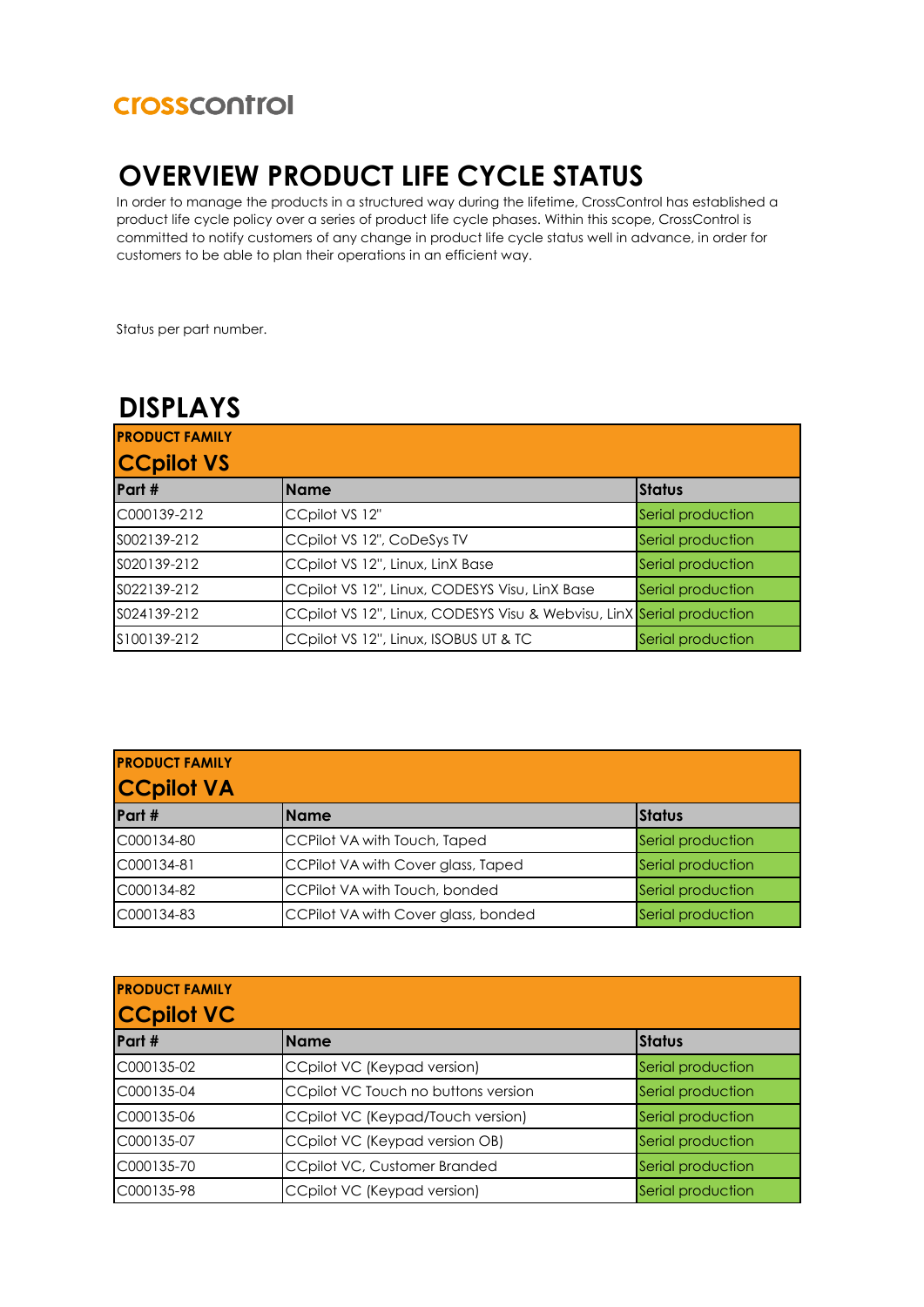| <b>PRODUCT FAMILY</b><br><b>CCpilot V700</b> |                                   |                   |
|----------------------------------------------|-----------------------------------|-------------------|
| Part #                                       | <b>Name</b>                       | <b>Status</b>     |
| C000152-04                                   | CCpilot V700                      | Serial production |
| S002152-04                                   | CCpilot V700 CoDeSys Visu         | Serial production |
| S003152-04                                   | CCpilot V700 CoDeSys WebVisu      | Serial production |
| S004152-04                                   | CCpilot V700 CoDeSys Visu+WebVisu | Serial production |
| S020152-04                                   | CCpilot V700 LinX-Base            | Serial production |
| S021152-04                                   | CCpilot V700 LinX-Base + No Visu  | Serial production |
| \$100152-04                                  | CCpilot V700 ISOBUS UT+TC         | Serial production |
| S110152-04                                   | CCpilot V700 ISOBUS UT            | Serial production |

| <b>PRODUCT FAMILY</b><br><b>CCpilot X900</b> |                                  |                   |
|----------------------------------------------|----------------------------------|-------------------|
| Part #                                       | <b>Name</b>                      | <b>Status</b>     |
| C000147-02                                   | CCpilot X900, 9" Display         | Serial production |
| S002147-04                                   | CCpilot X900 CoDeSys Visu        | Serial production |
| S020147-04                                   | CCpilot X900 LinX-Base           | Serial production |
| SO21147-04                                   | CCpilot X900 LinX-Base + No Visu | Serial production |

| <b>PRODUCT FAMILY</b><br><b>CCpilot VI</b> |                                              |                           |
|--------------------------------------------|----------------------------------------------|---------------------------|
| Part #                                     | <b>IName</b>                                 | <b>Status</b>             |
| 123187                                     | CCpilot VI 3.5" QVGA, 16MB                   | <b>EOP - Service only</b> |
| 123251                                     | Display, CC Pilot VI, , Customer Branded     | <b>EOP - Service only</b> |
| C000136-06                                 | CCpilot VI 3,5" QVGA, 16MB flash             | <b>EOP - Service only</b> |
| C000136-07                                 | CCpilot VI 3.5" QVGA, 16MB, Customer Branded | <b>EOP - Service only</b> |
| C000136-10                                 | CCpilot VI 3.5" QVGA, 16MB                   | <b>EOP - Service only</b> |
| C000144-05                                 | CCPilot VI2 3.5" QVGA, 512 MB                | Serial production         |

| <b>PRODUCT FAMILY</b><br><b>CCpilot XA / XS</b> |                                  |                                                    |
|-------------------------------------------------|----------------------------------|----------------------------------------------------|
| Part #                                          | <b>Name</b>                      | <b>Status</b>                                      |
| C000126-50                                      | <b>CCpilot XA</b>                | <b>NRND</b><br>(Not Recommended<br>for New Design) |
| C000126-51                                      | <b>CCpilot XA All-Integrated</b> | <b>EOP - Service only</b>                          |
| C000126-52                                      | CCpilot XS 10" XGA, Linux        | <b>Phase out</b>                                   |
| C000126-53                                      | CCpilot XS 10" A-I. XGA, Linux   | <b>EOP - Service only</b>                          |
| C000126-54                                      | CCpilot XS 12" Panel mount       | <b>EOP - Service only</b>                          |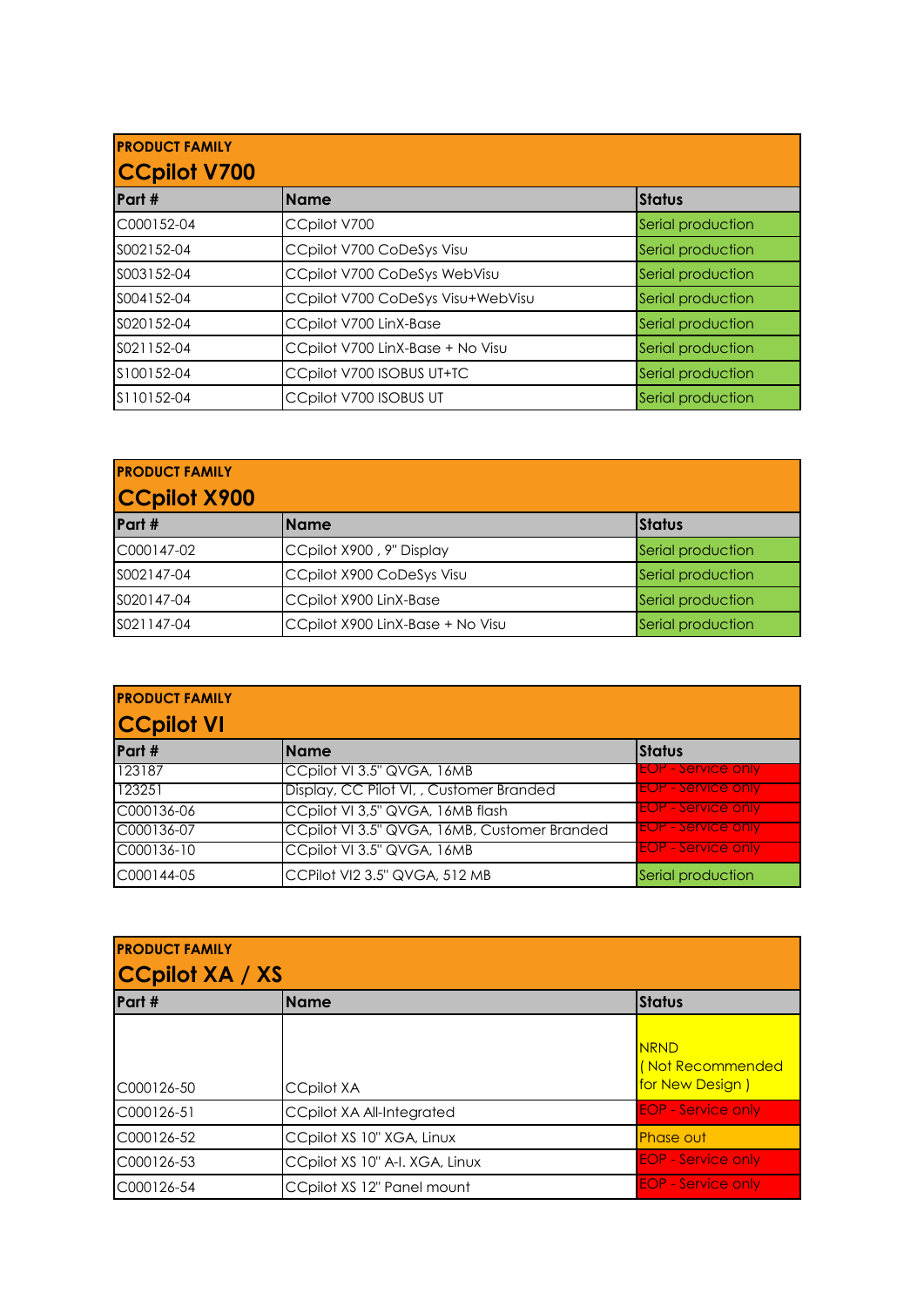| C000126-55  | CCpilot XS, 12" A-I                 | <b>EOP - Service only</b>                          |
|-------------|-------------------------------------|----------------------------------------------------|
| C000126-62  | Ccpilot XA 7" Linux, CoDeSys Visu   | <b>EOP</b> - Service only                          |
| C000126-250 | CCpilot XA, panel                   | <b>NRND</b><br>(Not Recommended<br>for New Design) |
| C000126-251 | CCpilot XA 7" AI, WVGA, Linux       | <b>EOP - Service only</b>                          |
| C000126-252 | CCP XS 10" Panel mount XGA, Linux   | <b>Phase out</b>                                   |
| C000126-253 | CCpilot XS, A-I Panel mount 10" XGA | <b>EOP - Service only</b>                          |
| C000126-263 | CCpilot XA All-Integrated Net+      | <b>Phase out</b>                                   |
| C000126-265 | CCpilot XS network version          | <b>Phase out</b>                                   |
| C000126-275 | CCpilot XS Panel mount 10" HI XGA,  | <b>Phase out</b>                                   |
| C000126-279 | CCpilot XS All-integrated panel     | <b>EOP - Service only</b>                          |
| C000126-280 | CCpilot XS 12"                      | <b>Phase out</b>                                   |
| C000126-282 | CCpilot XS Al 12"                   | <b>EOP - Service only</b>                          |
| C000126-313 | CCpilot XS 10" HI XGA, Linux        | Phase out                                          |
| C000126-316 | CCpilot XS 12" XGA, Net+, Linux     | <b>EOP - Service only</b>                          |
| C000126-321 | CCpilot XS Net+ All-Integrated      | <b>EOP</b> - Service only                          |
| C000126-328 | CCpilot XS Net+ Panel mount 10"     | <b>Phase out</b>                                   |

| <b>PRODUCT FAMILY</b><br><b>CCpilot XM1</b> |                                             |                           |
|---------------------------------------------|---------------------------------------------|---------------------------|
|                                             |                                             |                           |
| C000122-197                                 | CCpilot XM, 10,4", Win7                     | <b>EOP - Service only</b> |
| C000122-60                                  | CCpilot XM 10", CF 8GB, Linux               | <b>EOP - Service only</b> |
| SOO1122-60                                  | CCpilot XM 10" CoDeDys RunTime              | <b>EOP - Service only</b> |
| C000122-50                                  | CCpilot XM 10", CF 8GB, WinXP               | <b>EOP - Service only</b> |
| C000122-58                                  | CCpilot XM 10", CF 8GB, Linux, CoDeSys Visu | <b>EOP - Service only</b> |
| C000122-70                                  | CCpilot XM 10", CF 8GB, WinXP, CoDeSys Visu | <b>EOP - Service only</b> |
| C000122-460                                 | CCpilot XM, 10,4", Linux                    | <b>EOP - Service only</b> |
| C000122-52                                  | CCpilot XM (JDF)                            | <b>EOP - Service only</b> |
| C000122-249                                 | CCpilot XM, 10,4", Win XP, Customer Branded | <b>EOP - Service only</b> |
| C000122-356                                 | CCP XM 10" Win7 - Panelmount                | <b>EOP - Service only</b> |
| C000122-346                                 | CCP XM 10" Linux - Panelmount               | <b>EOP - Service only</b> |
| C000122-250                                 | CCP XM 10" Win XP - Panelmount              | <b>EOP - Service only</b> |
| C000122-374                                 | CCP XM 10" Opto XP Panelmount               | <b>EOP - Service only</b> |
| C000122-280                                 | CCpilot XMb, 10,4", Linux, 8GB, CoD         | <b>EOP - Service only</b> |
| C000122-51                                  | <b>CCPilot XM All-Integrated</b>            | <b>EOP - Service only</b> |
| C000122-61                                  | CCpilot XM All-Integrated                   | <b>EOP - Service only</b> |
| SOO1122-61                                  | CCpilot XM 10" Al CoDeDys RunTime           | <b>EOP - Service only</b> |
| C000122-59                                  | CCP XM AI 10,4" Linux CoDeSys               | <b>EOP - Service only</b> |
| C000122-357                                 | <b>CCPilot XM All-Integrated Panel</b>      | <b>EOP - Service only</b> |
| C000122-64                                  | CCpilot XM 12", CF 8GB, Linux               | <b>EOP - Service only</b> |
| C000122-54                                  | CCpilot XM 12", CF 8GB, WinXP               | <b>EOP - Service only</b> |
| C000122-68                                  | CCpilot XM 12", CF 8GB, Win7, CoDeSys Visu  | <b>EOP - Service only</b> |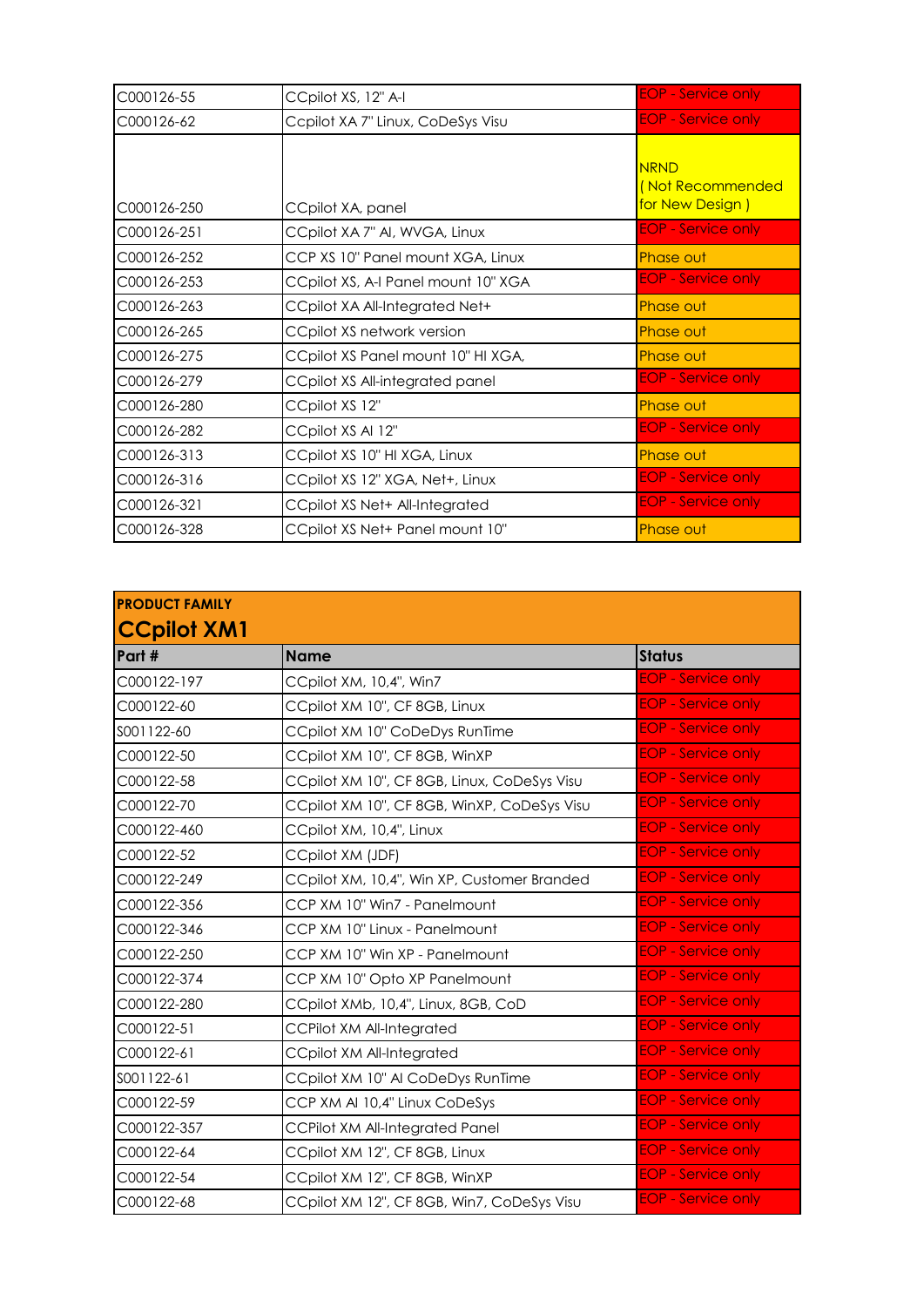| C000122-71         | CCP XM 12" TS Linux CoDeSys                                                         | <b>EOP</b> - Service only |
|--------------------|-------------------------------------------------------------------------------------|---------------------------|
| C000122-64         | CCPilot XM 12"                                                                      | <b>EOP - Service only</b> |
| S004122-64         | CCPilot XM 12" CoDeSys Visu+WebVisu                                                 | <b>EOP - Service only</b> |
| C000122-253        | CCpilot XM 12,1", Win XP, CoDeSys                                                   | <b>EOP - Service only</b> |
| C000122-62         | CCpilot XM 12", 8GB, Linux, Customer Branded                                        | <b>EOP - Service only</b> |
| C000122-328        | CCpilot XM Panel mount 12" XGA WIN7                                                 | <b>EOP - Service only</b> |
| C000122-344        | CCpilot XM, panelmount 12,1", Linux                                                 | <b>EOP - Service only</b> |
| C000122-55         | CCpilot XM All-Integrated 12", CF 8GB, Win7                                         | <b>EOP - Service only</b> |
| C000122-65         | CCpilot XM All-Integrated 12", CF 8GB, Linux                                        | <b>EOP - Service only</b> |
| C000122-329        | CCpilot XM All-Integrated, Panel mount, 12" XGA, CI <mark>EOP - Service only</mark> |                           |
| C000122-56         | CCpilot XM 15", CF 8GB, Linux                                                       | <b>EOP - Service only</b> |
| C000122-66         | CCpilot XM 15", CF 8GB, WinXP                                                       | <b>EOP - Service only</b> |
| SOO1122-66         | CCpilot XM 15" VESA CoDeDys RunTime                                                 | <b>EOP - Service only</b> |
| C000122-190        | CCPilot XM 15", Customer Branded                                                    | <b>EOP - Service only</b> |
| C000122-340        | CCpilot XM, 15", Win7, Panel mount                                                  | <b>EOP - Service only</b> |
| C000122-57         | CCpilot XM All-Integrated 15", CF 8GB, Win7                                         | <b>EOP - Service only</b> |
| C000122-67         | CCpilot XM All-Integrated 15", CF 8GB, Linux                                        | <b>EOP - Service only</b> |
| C000122-239        | CrossCore XM, Win7                                                                  | <b>EOP - Service only</b> |
| C000122-75         | CrossCore XM Linux                                                                  | <b>EOP - Service only</b> |
| C000122-76         | CrossCore XM XP                                                                     | <b>EOP - Service only</b> |
| C000122-339        | CrossCore XM, CF 8GB, Linux, 2GB RAM (P&H)                                          | <b>EOP - Service only</b> |
| C000122-242        | CrossCore XM, Customer Branded                                                      | <b>EOP - Service only</b> |
| C000122-210        | CrossCore XM All-Integrated Win7                                                    | <b>EOP - Service only</b> |
| C000122-77         | CrossCore XM All-Integrated CF 8GB, Linux                                           | <b>EOP - Service only</b> |
| <b>CCpilot XM2</b> |                                                                                     |                           |
| C000122-390        | CCpilot XM 2 10,4" Win7                                                             | Phase out                 |
| C000122-392        | CCpilot XM 2 10,4" Linux                                                            | Phase out                 |
| C000122-433        | CCpilot XM 2 12,1" Linux                                                            | Phase out                 |
| C000122-436        | CCpilot XM 2, 12,1", Linux,                                                         | Phase out                 |
| C000122-506        | CCpilot XM 2 10,4" Linux                                                            | Phase out                 |
| C000122-513        | CCpilot XM 2 10" Win7, CFast 16GB                                                   | Phase out                 |
| C000122-533        | CCpilot XM 2 12,1" Linux, Customer Branded                                          | Phase out                 |
| C000122-534        | CCpilot XM 2 15" Linux, Customer Branded                                            | Phase out                 |
| C000122-558        | CCpilot XM 2 10", Opto                                                              | Phase out                 |

| <b>PRODUCT FAMILY</b> |                                |                           |
|-----------------------|--------------------------------|---------------------------|
| <b>CCpilot XL</b>     |                                |                           |
| Part #                | <b>Name</b>                    | <b>Status</b>             |
| C000112-29            |                                |                           |
| F660551               | <b>XLIII Dual Core PC</b>      | <b>Phase out</b>          |
| C000112-30            | CC Pilot XL PC module, HD      | <b>EOP - Service only</b> |
| C000112-31            | CC Pilot XL3 PC module, CF 8GB | <b>Phase out</b>          |
| C000132-23            | CCpilot XL4 12,1", Win7        | <b>EOP - Service only</b> |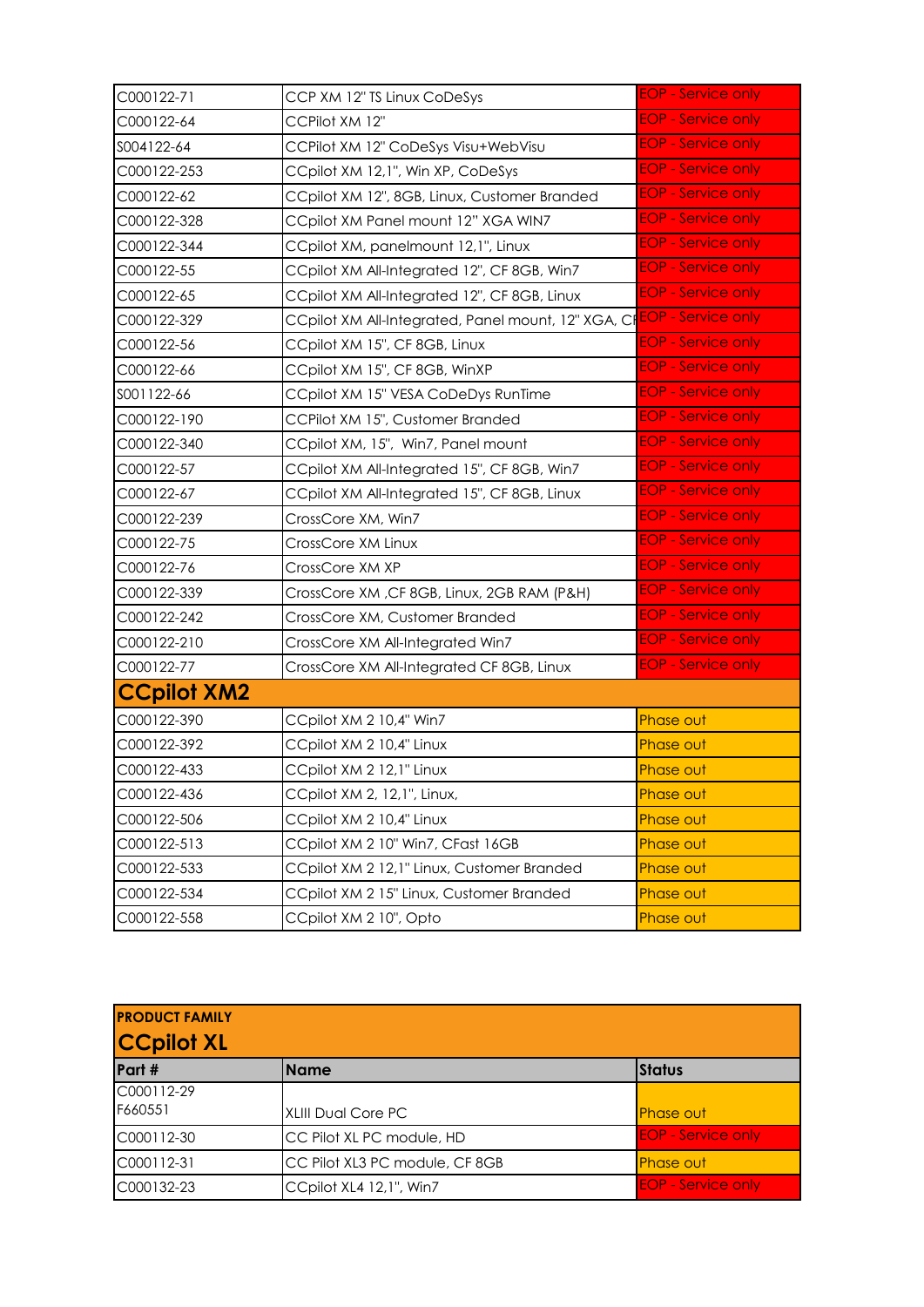| C000132-66   | CCpilot XL4 12,1", Win7, Touch      | <b>Phase out</b>          |
|--------------|-------------------------------------|---------------------------|
| IC000132-110 | CCP XL4 12.1" Win7, m <sub>tc</sub> | <b>Phase out</b>          |
|              |                                     |                           |
| C000058-19   | CCP XL Display 12.1"                | <b>EOP</b> - Service only |

| <b>PRODUCT FAMILY</b><br><b>CCpilot XS 1.2 &amp; 1.4</b> |             |                           |
|----------------------------------------------------------|-------------|---------------------------|
| Part #                                                   | IName       | <b>I</b> Status           |
| C000095-nn                                               | CCpilot 1.x | <b>EOP - Service only</b> |
| C000098-nn                                               | CCpilot 1.x | <b>EOP - Service only</b> |

## **CONTROLLERS**

| <b>PRODUCT FAMILY</b> |                             |                   |
|-----------------------|-----------------------------|-------------------|
| <b>CrossFire SX</b>   |                             |                   |
| Part #                | l Name                      | <b>Status</b>     |
| C000137-20            | Crossfire SX, CoDeSys       | Serial production |
| C000137-40            | Crossfire SX, CANopen slave | Serial production |

| <b>PRODUCT FAMILY</b><br><b>CrossFire IX</b> |                                                                       |                   |  |
|----------------------------------------------|-----------------------------------------------------------------------|-------------------|--|
| Part #                                       | l Name                                                                | IStatus           |  |
| C000141-50                                   | CrossFire IX, CANopen slave                                           | Serial production |  |
| C000141-70                                   | CrossFire IX, CANopen with Data logger option, WiFi Serial production |                   |  |

| <b>PRODUCT FAMILY</b><br><b>CrossCore XS</b> |                             |                           |
|----------------------------------------------|-----------------------------|---------------------------|
| Part #                                       | Name                        | <b>Status</b>             |
| C000126-90                                   | Crosscore XS                | <b>EOP</b> - Service only |
| C000126-288                                  | CrossCore XS All-Integrated | <b>EOP - Service only</b> |

| <b>PRODUCT FAMILY</b><br><b>CrossFire MX</b> |                                     |                           |
|----------------------------------------------|-------------------------------------|---------------------------|
| Part #                                       | <b>Name</b>                         | <b>Status</b>             |
| C000009-39                                   | Crossfire MX1 progr.CCS             | <b>EOP - Service only</b> |
|                                              |                                     |                           |
| C000009-43                                   | MX1 NON-COTS Prog CCS CANopen Slave | <b>EOP - Service only</b> |
| C000009-45                                   | MX1 NON-COTS Prog CCS CoDeSys       | <b>EOP - Service only</b> |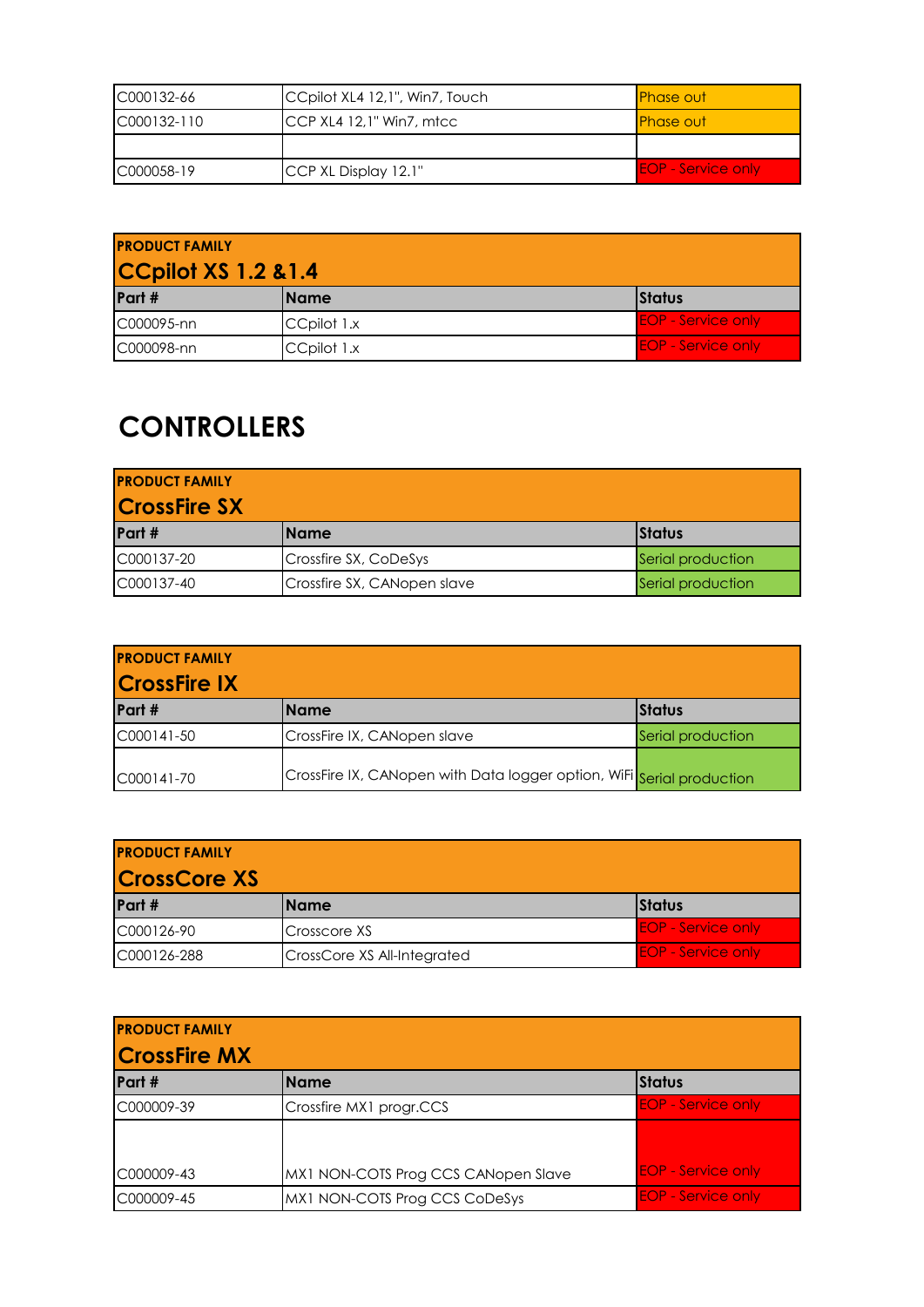| C000009-89 | MX1 NON-COTS Prog CCS CoDeSys     | <b>EOP</b> - Service only |
|------------|-----------------------------------|---------------------------|
|            |                                   |                           |
| C000009-73 | CrossFire MX1B CoDeSys runtime    | <b>EOP</b> - Service only |
|            |                                   |                           |
| C000009-74 | CrossFire MX1B CANopen Slave      | <b>EOP</b> - Service only |
|            |                                   |                           |
| C000094-25 | MX4, Programmed, Customer Branded | <b>EOP - Service only</b> |
|            |                                   |                           |
| C000094-26 | CrossFire MX4 CoDeSys             | <b>EOP - Service only</b> |
|            |                                   |                           |
| F066798    | CrossFire MX1, Customer Branded   | <b>EOP - Service only</b> |

| <b>PRODUCT FAMILY</b> |                                                              |                           |  |
|-----------------------|--------------------------------------------------------------|---------------------------|--|
| <b>CrossCore XM1</b>  |                                                              |                           |  |
| Part #                | <b>Name</b>                                                  | <b>Status</b>             |  |
| C000122-75            | CrossCore XM Linux                                           | <b>EOP - Service only</b> |  |
| C000122-76            | CrossCore XM XP                                              | <b>EOP - Service only</b> |  |
| C000122-77            | CrossCore Al                                                 | <b>EOP - Service only</b> |  |
| C000122-210           | CrossCore XM All-Integrated Win7, Customer<br><b>Branded</b> | <b>EOP</b> - Service only |  |
| C000122-239           | CrossCore XM, Win7                                           | <b>EOP - Service only</b> |  |
| C000122-242           | CrossCore XM, Customer Branded                               | <b>EOP</b> - Service only |  |
| C000122-339           | CrossCore XM, CF 8GB, Linux, 2GB RAM (P&H)                   | <b>EOP - Service only</b> |  |
| <b>CrossCore XM2</b>  |                                                              |                           |  |
| C000122-391           | CrossCore XM 2 CF8GB, Linux                                  | Serial production         |  |

| <b>PRODUCT FAMILY</b><br><b>CrossFire GX</b> |                              |               |  |
|----------------------------------------------|------------------------------|---------------|--|
| Part #                                       | <b>Name</b>                  | <b>Status</b> |  |
|                                              |                              |               |  |
| C000090-08                                   | CrossFire GX1 Can Open slave | Obsolete      |  |
|                                              |                              |               |  |
| C000090-10                                   | CrossFire GX1 Controller     | Obsolete      |  |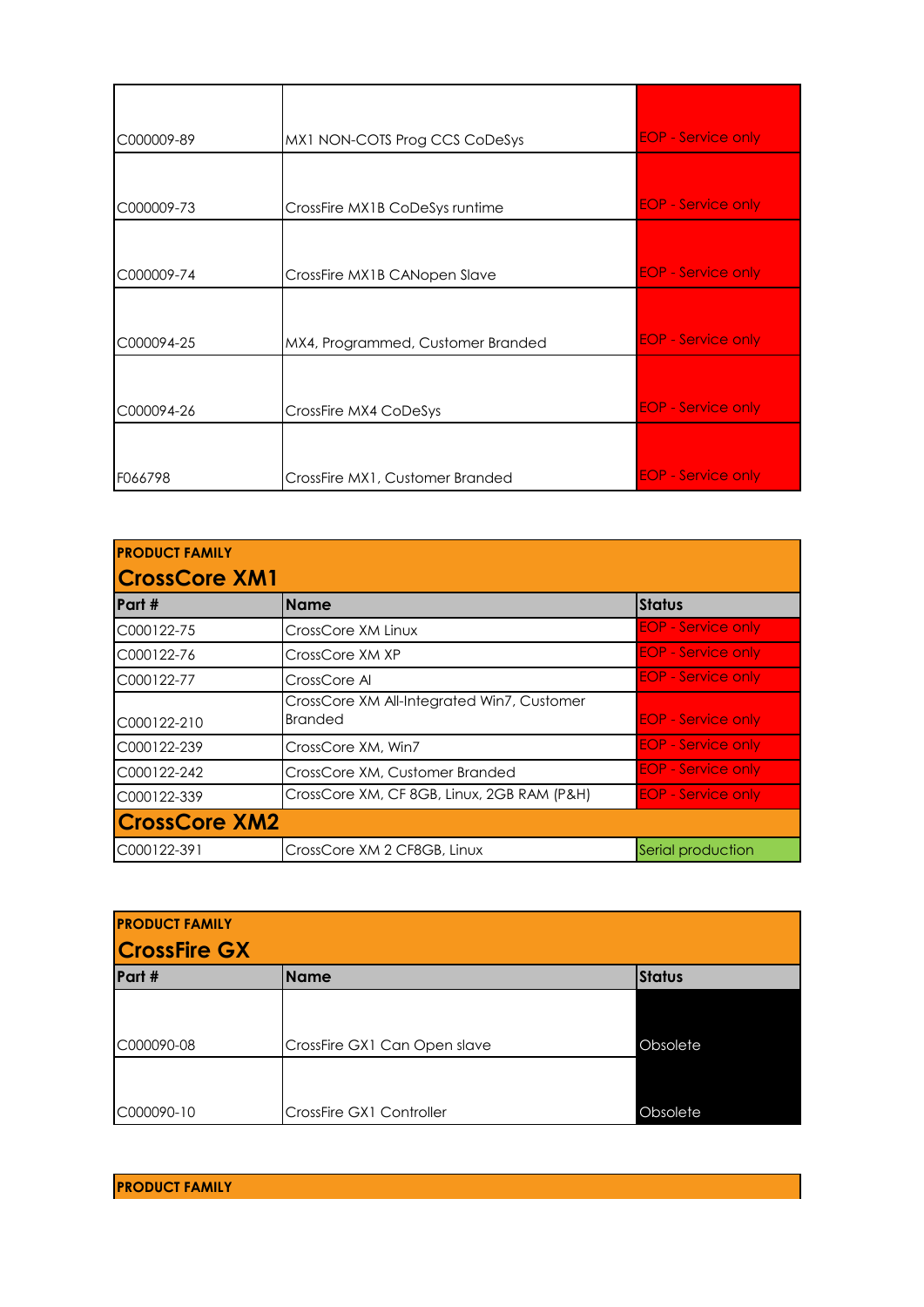| <b>CrossFire CX</b> |              |                                                    |
|---------------------|--------------|----------------------------------------------------|
| Part #              | <b>Name</b>  | <b>Status</b>                                      |
| C000059-12          | CrossFire CX | <b>NRND</b><br>(Not Recommended<br>for New Design) |

| <b>PRODUCT FAMILY</b> |                                               |                           |
|-----------------------|-----------------------------------------------|---------------------------|
| <b>CrossCore XA</b>   | (old version)                                 |                           |
| Part #                | <b>Name</b>                                   | <b>Status</b>             |
| C000115-23            | CrossCore XA, Customer Branded                | <b>EOP - Service only</b> |
| C000115-83            | CrossCore XA All-Integrated                   | <b>EOP - Service only</b> |
| C000115-63            | CrossCore XA                                  | <b>EOP - Service only</b> |
| C000115-29            | CrossCore XA All-Integrated                   | <b>EOP - Service only</b> |
| C000115-64            | CrossCore XA All-Integrated, Customer Branded | <b>EOP - Service only</b> |
| C000115-85            | CrossCore XA All-Integrated, Customer Branded | <b>EOP - Service only</b> |
| C000115-97            | CrossCore XA All-Integrated                   | <b>EOP - Service only</b> |
| C000115-84            | CrossCore All-Integrated                      | <b>EOP - Service only</b> |

| <b>PRODUCT FAMILY</b> |                             |               |
|-----------------------|-----------------------------|---------------|
| <b>CrossFire FX</b>   |                             |               |
| Part #                | l Name                      | <b>Status</b> |
| C000009-90            | CrossFire FX1 CoDeSys       | Obsolete      |
| C000009-91            | CrossFire FX1 CANopen Slave | Obsolete      |

# **COMMUNICATION DEVICES**

| <b>PRODUCT FAMILY</b><br><b>CrossLink AI</b> |                                             |                           |
|----------------------------------------------|---------------------------------------------|---------------------------|
| Part #                                       | <b>Name</b>                                 | <b>Status</b>             |
| C000138-30                                   | CrossLink AI, Separate power, four antennas | <b>EOP - Service only</b> |
| C000138-34                                   | CrossLink AI, Separate power, one antenna   | <b>EOP - Service only</b> |
| C000138-40                                   | CrossLink AI, USB power, four antennas      | <b>EOP - Service only</b> |

| <b>PRODUCT FAMILY</b><br><b>CrossLink TG</b> |                                   |                   |  |  |
|----------------------------------------------|-----------------------------------|-------------------|--|--|
| Part #                                       | l Name                            | <b>Status</b>     |  |  |
| S200151-01                                   | CrossLink TG, LinX-Base RT, EC RT | <b>Phase out</b>  |  |  |
| C000151-02                                   | CrossLink TG, 4G                  | Serial production |  |  |